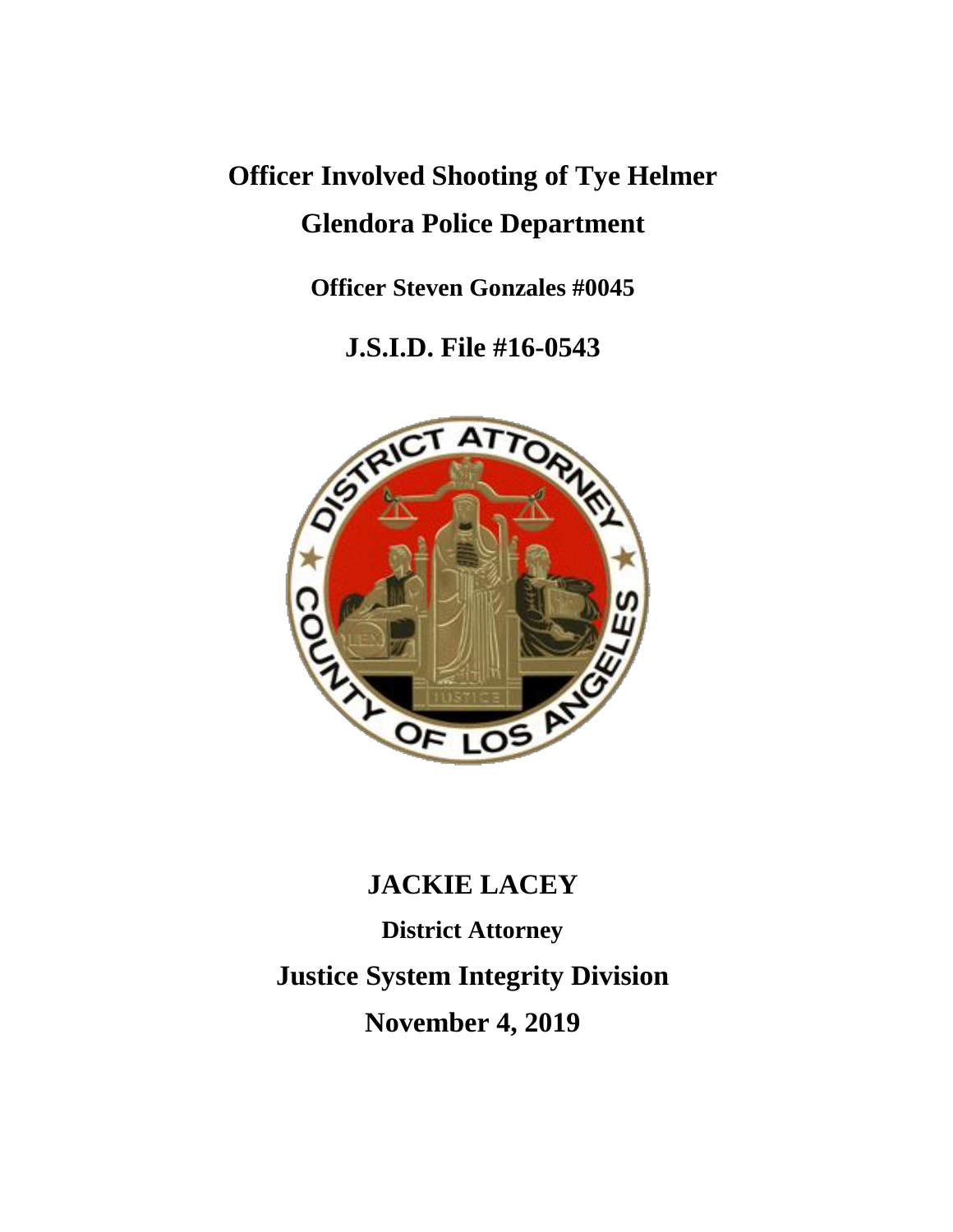#### **MEMORANDUM**

| TO:             | CHIEF LISA G. ROSALES<br>Glendora Police Department<br>150 S. Glendora Avenue<br>Glendora, California 91741                                      |
|-----------------|--------------------------------------------------------------------------------------------------------------------------------------------------|
|                 | <b>CAPTAIN KENT WEGENER</b><br>Los Angeles County Sheriff's Department<br>Homicide Bureau<br>1 Cupania Circle<br>Monterey Park, California 91755 |
| FROM:           | JUSTICE SYSTEM INTEGRITY DIVISION<br>Los Angeles County District Attorney's Office                                                               |
| <b>SUBJECT:</b> | Officer Involved Shooting of Tye Helmer<br>J.S.I.D. File #16-0543<br>G.P.D. File #16-10819<br>L.A.S.D. File #016-00121-3199-055                  |
| DATE:           | November 4, 2019                                                                                                                                 |

The Justice System Integrity Division of the Los Angeles County District Attorney's Office has completed its review of the October 23, 2016, non-fatal shooting of Tye Helmer by Glendora Police Department (GPD) Officer Steven Gonzales. We have concluded Officer Gonzales acted lawfully in self-defense and in defense of others.

The District Attorney's Command Center was notified of the shooting at approximately 4:42 p.m., on October 23, 2016. The District Attorney Response Team responded to the location. They were given a briefing regarding the circumstances surrounding the shooting and a walk-through of the scene.

The following analysis is based on investigative reports, audio recordings of interviews, firearm analysis reports, crime scene diagrams and sketches, photographs, and witness statements submitted to this office by Los Angeles County Sheriff's Department (LASD) Sergeant Robert Gray and Detective Adam Kirste. Officer Gonzales' voluntary statement was considered as part of this analysis.

#### **FACTUAL ANALYSIS**

On October 23, 2016, at approximately 9:47 a.m., GPD officers were dispatched to conduct a welfare check at a residence on Bagnall Street in the City of Glendora. Two callers had contacted 9-1-1. The first, Bridget C., reported that her ex-boyfriend was suicidal. Bridget indicated her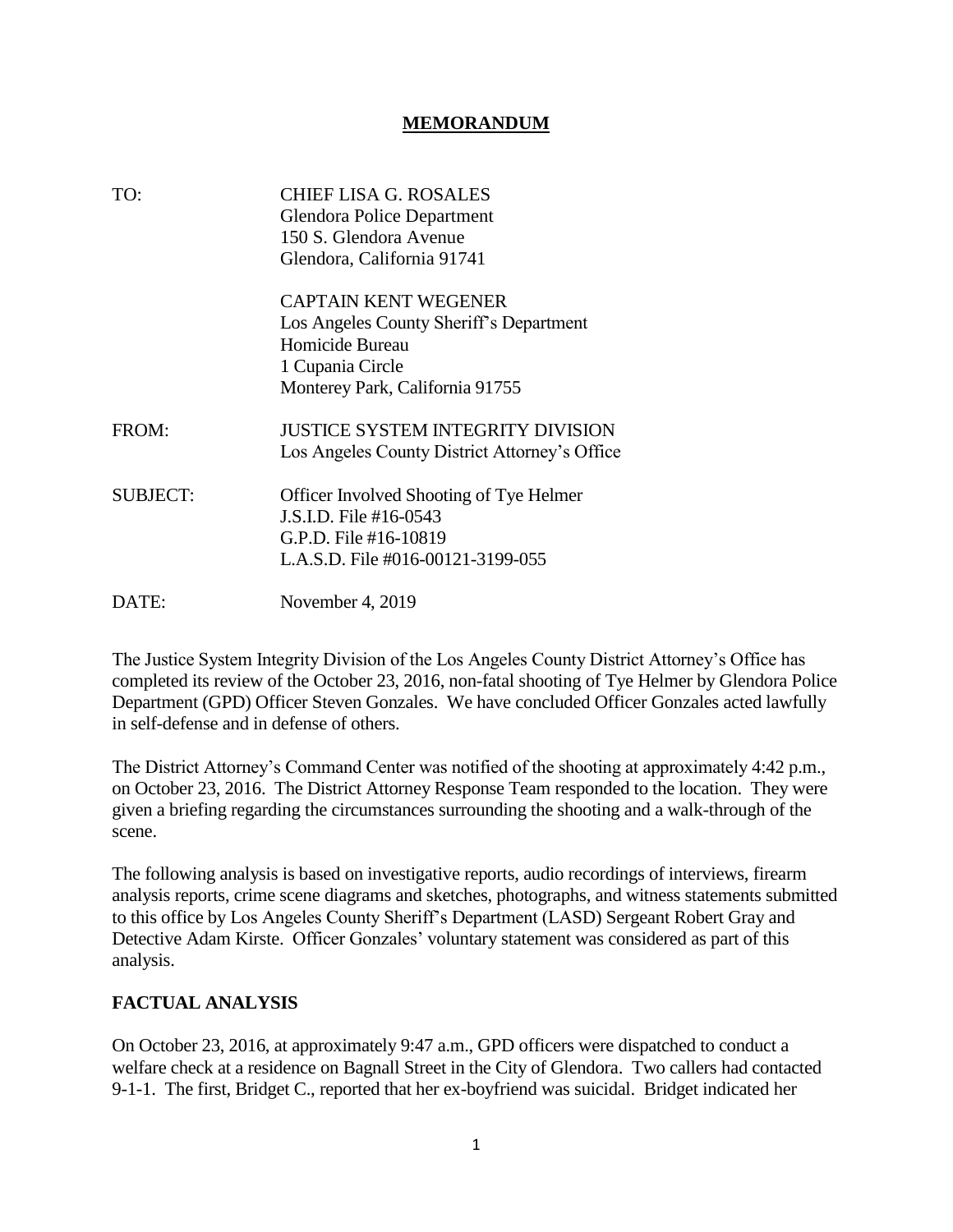former boyfriend Tye Helmer had texted her suicidal statements, and indicated he had taken pills.<sup>1</sup> Bridget further advised that Helmer owned firearms. Bridget relayed Helmer's statement that if anyone other than Bridget entered the residence, Helmer would shoot himself. Bridget further indicated that a friend of Helmer's, Dennis C., was also at the residence. A few moments later Dennis C. contacted 9-1-1. Dennis, who is an off-duty police officer in another state, indicated he had just left the location. When Dennis left Helmer, Helmer had what appeared to be a .45 caliber handgun in his hand.

Upon arrival at the location, officers met with Dennis who advised them Helmer had consumed too much alcohol the night before, causing Dennis to give him a ride home. Dennis slept in the guest room. Dennis was awoken at approximately 9:31 a.m. by missed calls and texts from Bridget advising him that Helmer was suicidal. Upon entering Helmer's bedroom, Dennis observed Helmer seated on the bed with a black semiautomatic handgun in his right hand. The muzzle was pointed toward the ceiling. Dennis immediately gathered his belongings, left and texted Bridget to call 9-1-1. Officers determined through departmental resources that Helmer had three firearms registered to him, two rifles and a handgun. One of the weapons was an AR-15 rifle and one was a .45 caliber handgun.

Officers called Helmer on the telephone. Helmer sounded as if he was under the influence of alcohol and possibly narcotics, his voice extremely slurred. Officers advised Helmer they were at the location to help him and asked him to come outside his residence and speak to them. Helmer denied being suicidal and said he did not want to talk to officers. Helmer refused to exit the residence. After approximately four minutes on the phone, Helmer hung up. Repeated efforts to call him back were not answered.

Officers had Dennis call Helmer on speakerphone. Dennis attempted to console Helmer and convince him to exit the residence. Helmer would not answer Dennis, was crying and sounded distraught. Helmer then disconnected the phone call. Repeated efforts to call back were not answered.

At approximately 10:54 a.m., a gunshot was heard by GPD Sergeant Michael Henderson.<sup>2</sup> Henderson broadcast via police radio that a gunshot was heard from the inside of the residence. Less than one minute later, Bridget called officers and advised them she had spoken with Helmer earlier and he told her he did not take any pills but was unwilling to surrender. Helmer then disconnected the call.

Henderson began evacuating the neighborhood and set up a containment area. Officer Steven Gonzales and Henderson positioned themselves at a north retaining wall where they had a clear view of Helmer's second-floor balcony. Foothill Special Enforcement Team (FSET) officers arrived, positioned themselves on adjacent balconies and placed a tactical robot on Helmer's balcony to see inside the location and determine whether Helmer had been shot. Shortly thereafter, Helmer came outside on the balcony naked. Helmer threw the robot off the balcony and screamed

<sup>&</sup>lt;sup>1</sup> A subsequent review of both Bridget and Helmer's phones confirmed that Helmer had sent texts which were suicidal in nature, as well as photos of pills, alcohol and firearms to Bridget.

<sup>&</sup>lt;sup>2</sup> Officers had decided to pull back from the location so as not to further agitate Helmer. The gunshot was heard as they were in the process of doing so. Efforts to call Helmer after the shot was heard went straight to voicemail.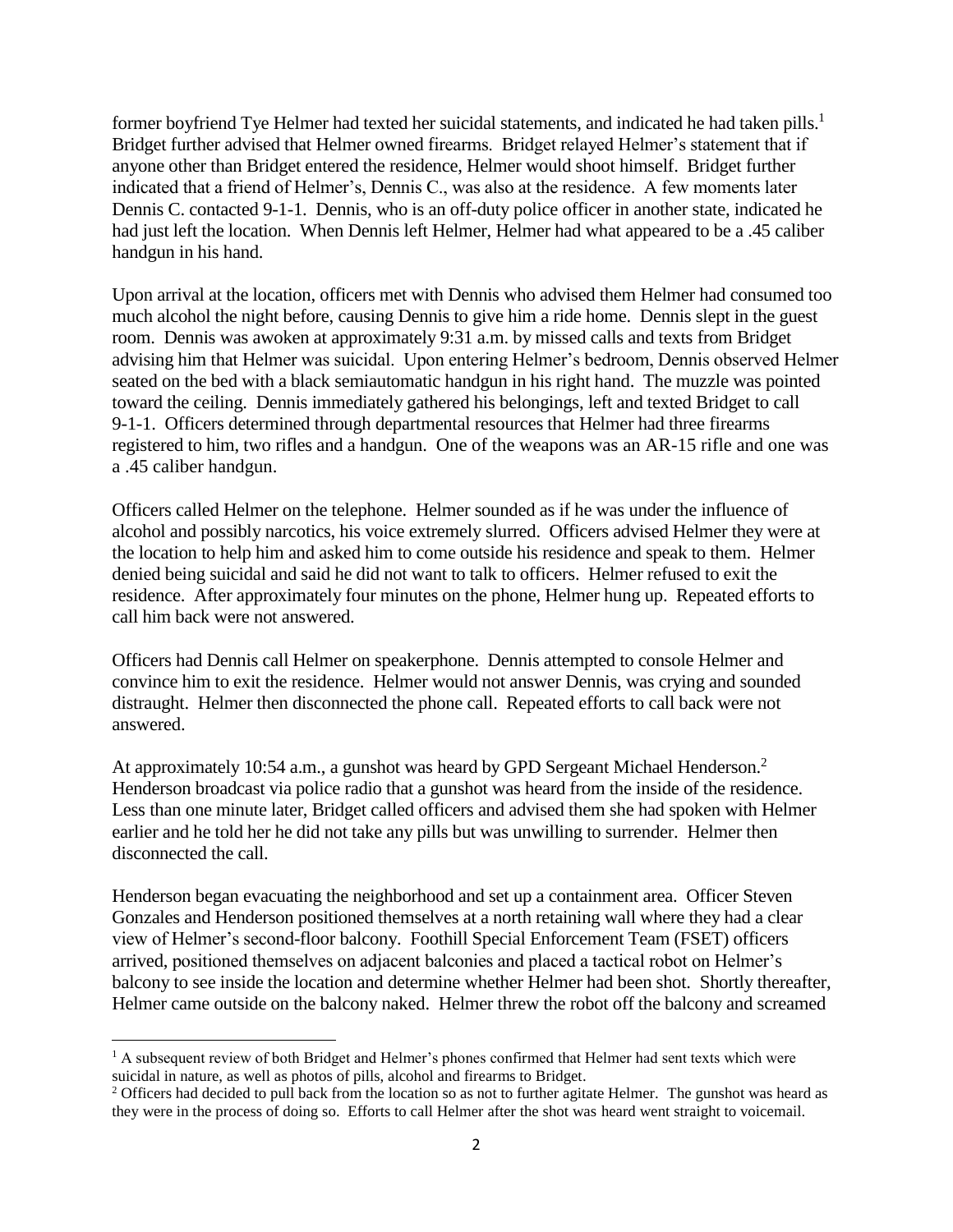something undecipherable. Henderson saw Helmer look at him and Gonzales before walking back inside his residence. Other officers then heard what sounded like Helmer barricading the front door of his residence.

Helmer's family members arrived at the location and spoke to officers. Henderson asked them to call and text Helmer to determine whether he was injured and to get him to exit the residence. Henderson also made multiple announcements over a public address system asking Helmer to come out and speak with officers.

At 2:35 p.m., Henderson was advised by family members of Helmer that Helmer had stated in a phone call, "It all ends today. If I come out, I'm coming out with a gun and they can just fucking shoot me." Helmer disconnected the call immediately after making the statement.

Approximately one minute later, Helmer exited the residence and stepped out on to the second-floor balcony. Helmer was holding what appeared to be an AR-15 assault rifle in his right hand with the muzzle pointed toward the sky. Gonzales was still positioned at the northwest corner of the building and observed Helmer with the rifle. Henderson took a position behind Gonzales. Helmer appeared to do a "double-take" when looking in Gonzales' direction, then suddenly pointed the rifle at Gonzales.<sup>3</sup> Gonzales, in fear for his own life and that of other officers and civilians in the immediate vicinity, fired two rounds from his service weapon.<sup>4</sup> Helmer appeared to go down, the rifle left sitting on the balcony ledge.

Officers re-deployed the tactical robot and confirmed that Helmer was still moving around. Entry was made into the residence and Helmer was taken into custody. Helmer was transported to the hospital and treated for one gunshot wound to his left torso area.

Helmer's residence was searched. Inside the master bedroom, officers recovered a .45 caliber handgun on top of the bed. The weapon had one live round in the chamber and five live rounds in the magazine. A bullet hole was observed in the ceiling of the master bedroom, and an expended .45 caliber cartridge was recovered from under the nightstand in the master bedroom.

Bottles of prescription anti-depressant medication and pain medication in Helmer's name were also recovered from the location.

On the balcony, a Smith & Wesson AR-15 assault rifle was recovered from the balcony ledge. The weapon was unloaded, with an empty ten round magazine seated in the magazine well.<sup>5</sup>

<sup>3</sup> Helmer's actions were observed by multiple law enforcement and civilian witnesses. Some civilian witnesses believed Helmer had fired the weapon at officers prior to Gonzales firing at Helmer. Additionally, at least one civilian witness indicated she was in fear of being shot due to her location behind Gonzales.

<sup>4</sup> Gonzales was aware that Henderson and several residents who had refused to evacuate were located directly behind him on the front yard of their property. Additionally, Gonzales was aware that FSET personnel were located on a balcony directly across from Helmer's balcony, much closer to Helmer than he was.

<sup>&</sup>lt;sup>5</sup> Investigators also located multiple firearms, all unloaded, from locations inside the residence as well as ammunition for some of the weapons.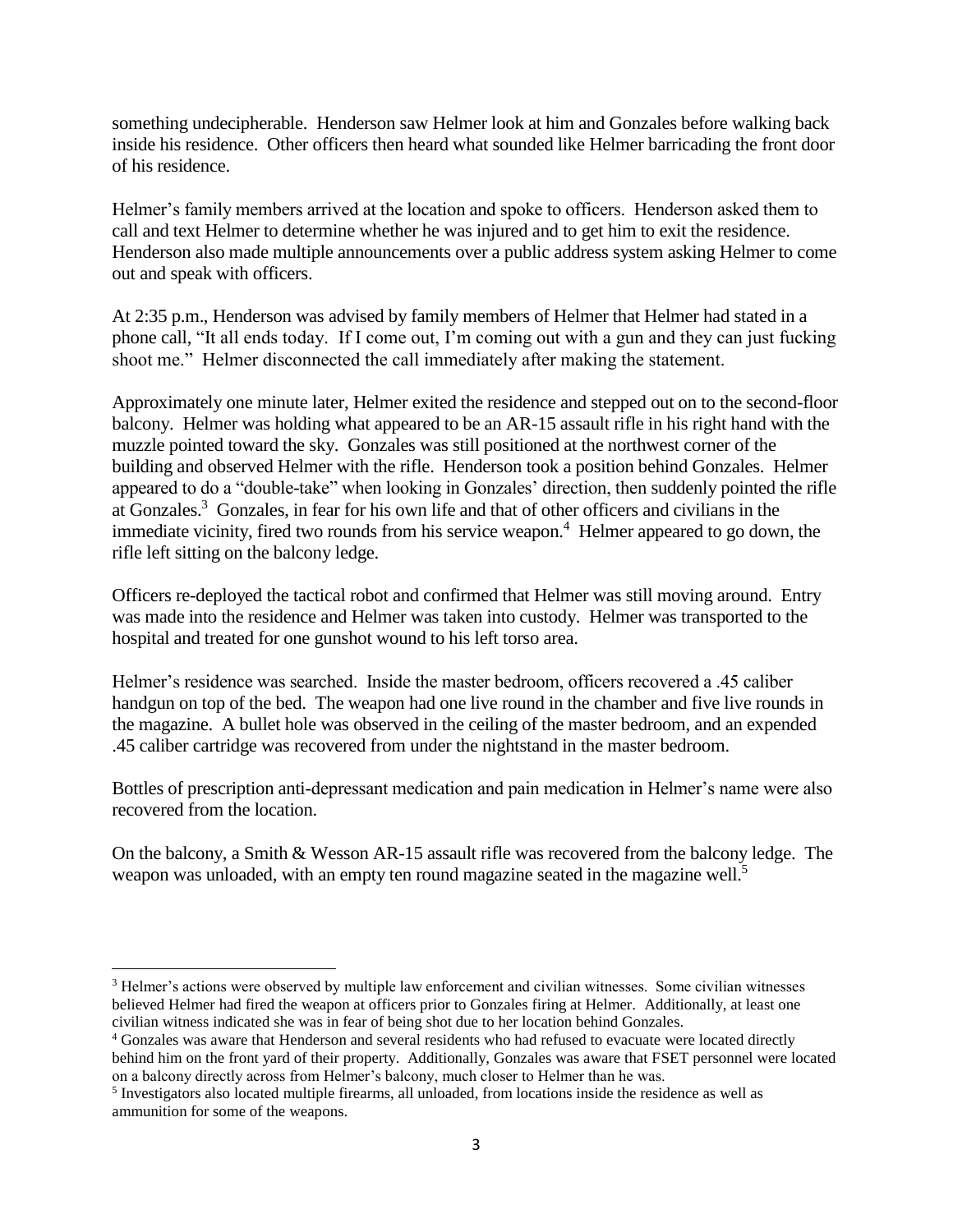

**Handgun recovered on bed in master bedroom.**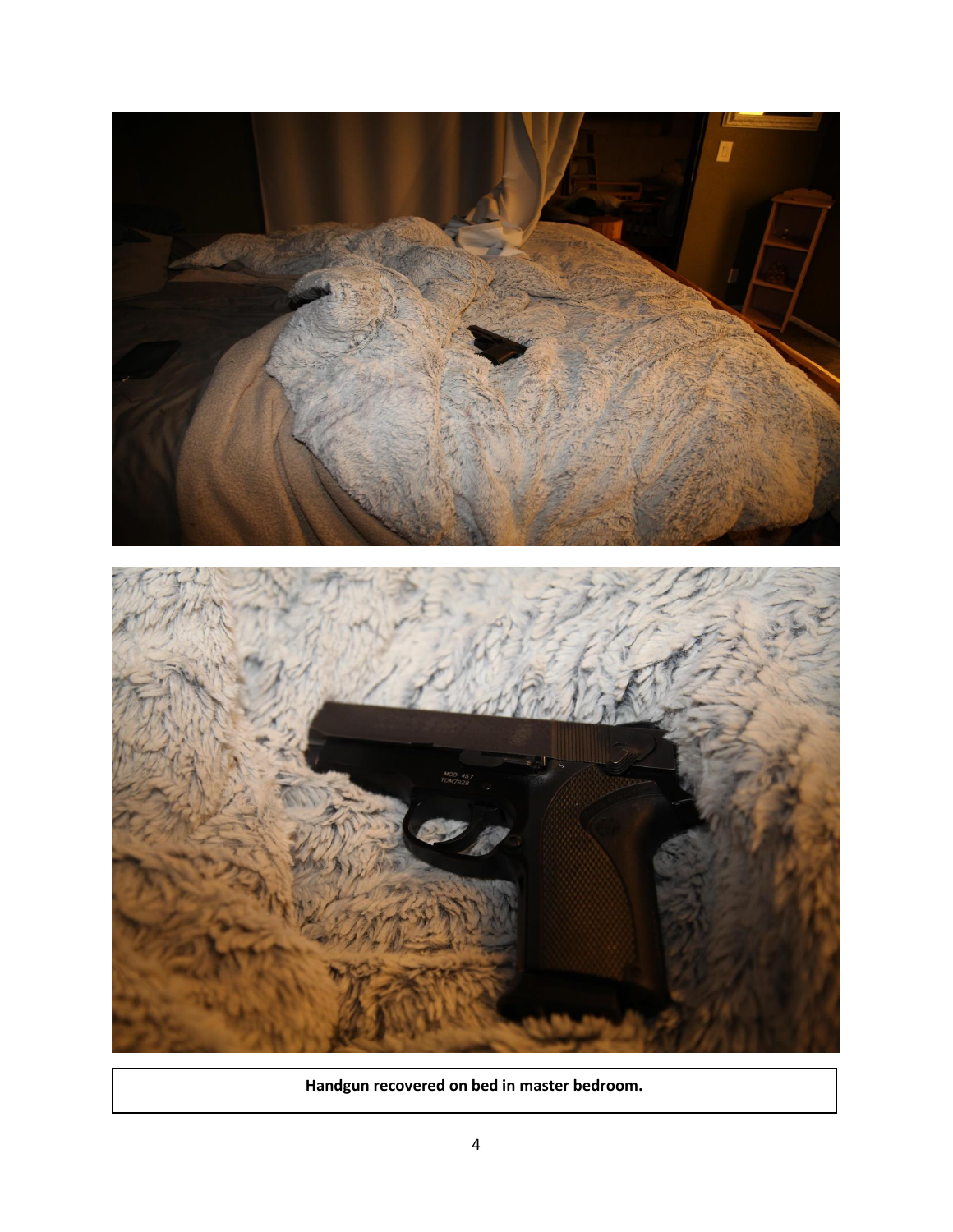

**Bullet hole located in ceiling of master bedroom.**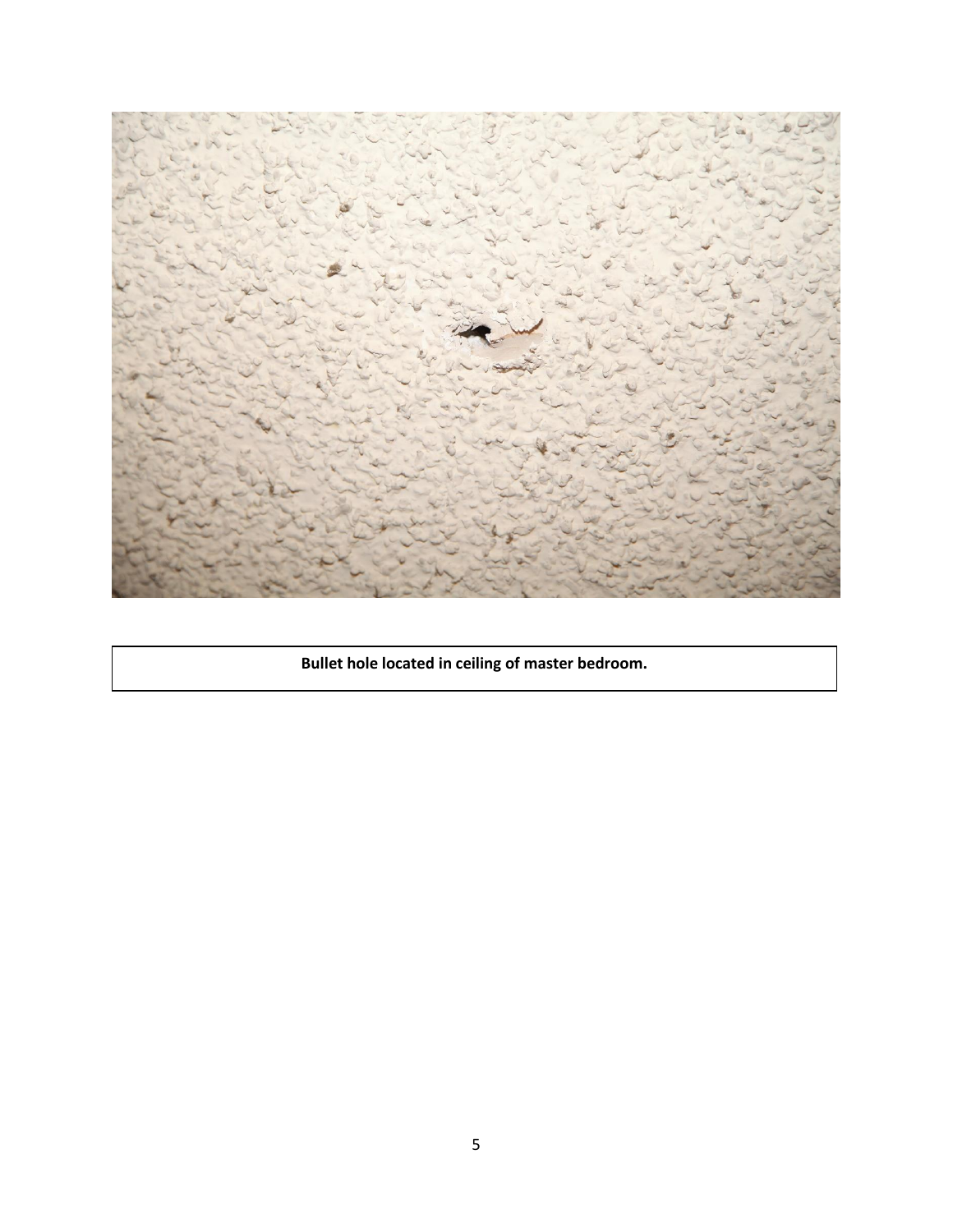



**AR-15 recovered from balcony ledge.**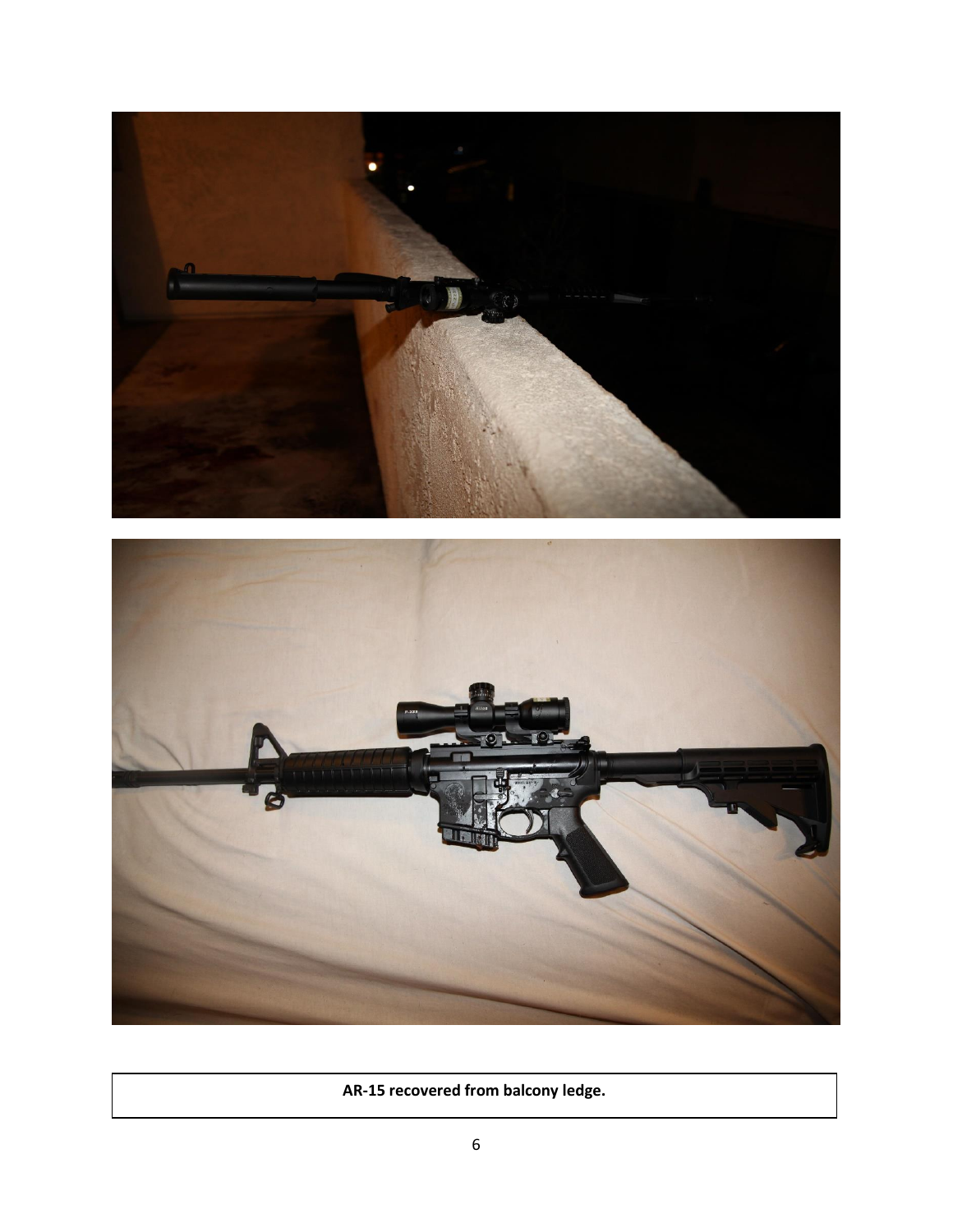Helmer was interviewed by investigators on November 4, 2016. Helmer recalled sending Bridget a picture of one of his guns after drinking alcohol to deal with "emotional pain." Helmer recalled walking onto the balcony holding his AR-15 but could not recall why he had done so. He remembered being shot and was confused as to why. Helmer had no recollection of firing his handgun inside his residence.

On March 2, 2017, Helmer pled no contest to one count of exhibiting a firearm in the presence of an officer, in violation of Penal Code section 417(c) in case KA113990. Helmer was sentenced to five years formal probation.

### **LEGAL ANALYSIS**

California law permits the use of deadly force in self-defense or in the defense of others if the person claiming the right of self-defense or the defense of others actually and reasonably believed that he or others were in imminent danger of great bodily injury or death. Penal Code § 197; *People v. Randle* (2005) 35 Cal.4th 987, 994 (overruled on another ground in *People v. Chun* (2009) 45 Cal.4th 1172, 1201); *People v. Humphrey* (1996) 13 Cal.4th 1073, 1082; *see also,* CALCRIM No. 505.

In protecting himself or another, a person may use all the force which he believes reasonably necessary and which would appear to a reasonable person, in the same or similar circumstances, to be necessary to prevent the injury which appears to be imminent. CALCRIM No. 3470. If the person's beliefs were reasonable, the danger does not need to have actually existed. *Id.*

A police officer may use reasonable force to effect an arrest, prevent escape, or overcome resistance of a person the officer believes has committed a crime. Penal Code section 835a. An officer "may use all the force that appears to him to be necessary to overcome all resistance, even to the taking of life; [an officer is justified in taking a life if] the resistance [is] such as appears to the officer likely to inflict great bodily injury upon himself or those acting with him." *People v. Mehserle* (2012) 206 Cal.App.4th 1125, 1146.

An officer has "probable cause" in this context when he knows facts which would "persuade someone of reasonable caution that the other person is going to cause serious physical harm to another." CALCRIM No. 507. When acting under Penal Code section 196, the officer may use only so much force as a reasonable person would find necessary under the circumstances. *People v. Mehserle* (2012) 206 Cal.App.4th 1125, 1147. And he may only resort to deadly force when the resistance of the person being taken into custody "appears to the officer likely to inflict great bodily injury on himself or those acting with him." *Id.* at 1146; quoting *People v. Bond* (1910) 13 Cal.App. 175, 189-190. The prosecution has the burden of proving beyond a reasonable doubt that a killing was not justified. CALCRIM Nos. 505, 507.

In evaluating whether a police officer's use of deadly force was reasonable in a specific situation, it is helpful to draw guidance from the objective standard of reasonableness adopted in civil actions alleging Fourth Amendment violations. "The 'reasonableness' of a particular use of force must be judged from the perspective of a reasonable officer on the scene, rather than with